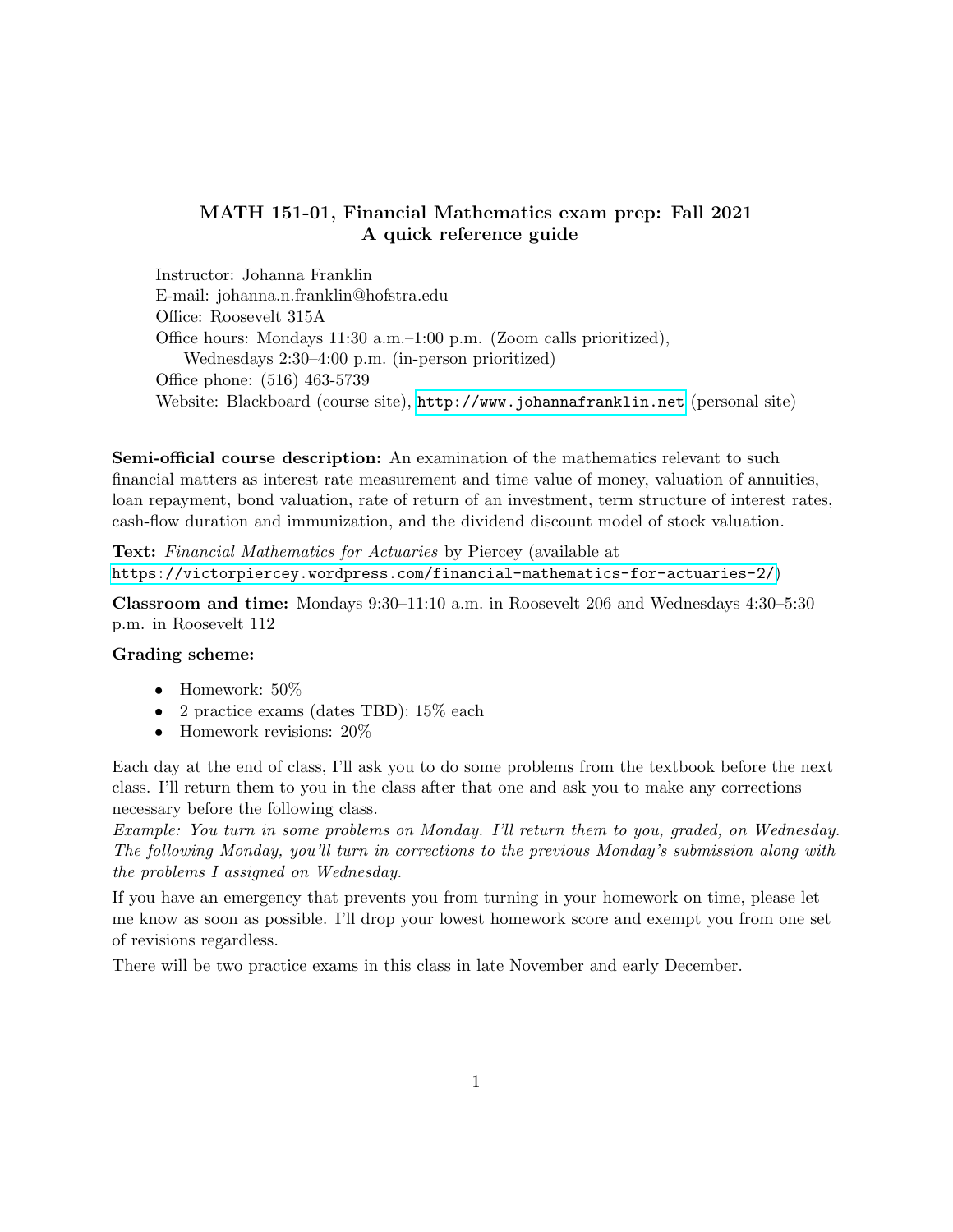Calculator policy: The purpose of this course is to prepare actuarial students for Exam FM, and the only calculators allowed for that exam are the following Texas Instrument models: BA-35, BA II Plus, BA II Plus Professional, TI-30Xa, TI-30XIIS, TI-30XIIB, TI-30XS MultiView, and TI-30XB MultiView. I recommend that you use one calculator from the BA II series and one from the TI-30 series.

Academic honesty: You are expected to follow the Hofstra University Honor Code at all times. All forms of academic dishonesty are serious ethical and professional infractions. Hofstra's policy on academic honesty reads: "The academic community assumes that work of any kind—whether a research paper, a critical essay, a homework assignment, a test or quiz, a computer program, or a creative assignment in any medium—is done, entirely and without unauthorized assistance, by the individual(s) whose name(s) it bears. " See the "Procedure for Handling Violations of Academic Honesty by Undergraduate Students at Hofstra University"

(<https://www.hofstra.edu/fps/11.html>) for a detailed discussion of dishonesty and Hofstra's procedures for handling violations. Violations will be reported.

You're encouraged to talk about the homework problems with your classmate and ask me questions if you get stuck, though copying your classmate's solutions (or anyone else's!) is not allowed. I expect you to list the names of the students you worked with on each of your homework assignments.

Accessibility: If you believe you need accommodations for a disability, please contact Student Access Services (SAS). In accordance with Section 504 of the Rehabilitation Act of 1973 and the Americans with Disabilities Act of 1990, qualified individuals with disabilities will not be discriminated against in any programs or services available at Hofstra University. Individuals with disabilities are entitled to accommodations designed to facilitate full access to all programs and services. SAS is responsible for coordinating disability-related accommodations and will provide students with documented disabilities accommodation letters as appropriate. Since accommodations may require early planning and are not retroactive, please contact SAS as soon as possible. All students are responsible for providing accommodation letters to each instructor and for discussing the specific accommodations needed with them and how they can be best implemented in each course.

For more information on services provided by the university and for submission of documentation, please contact Student Access Services, 107 Student Center, (516) 463-7075.

Religious observances: If you have a religious obligation that conflicts with your participation in the course, you are responsible for notifying me far enough in advance for us to discuss your situation and agree on accommodations. Note that all students are responsible for completing all the work for the course. For more information, see Part II(B) of "Academic Freedom and Civil Liberties of Students at Hofstra University" (<https://www.hofstra.edu/fps/12.html>).